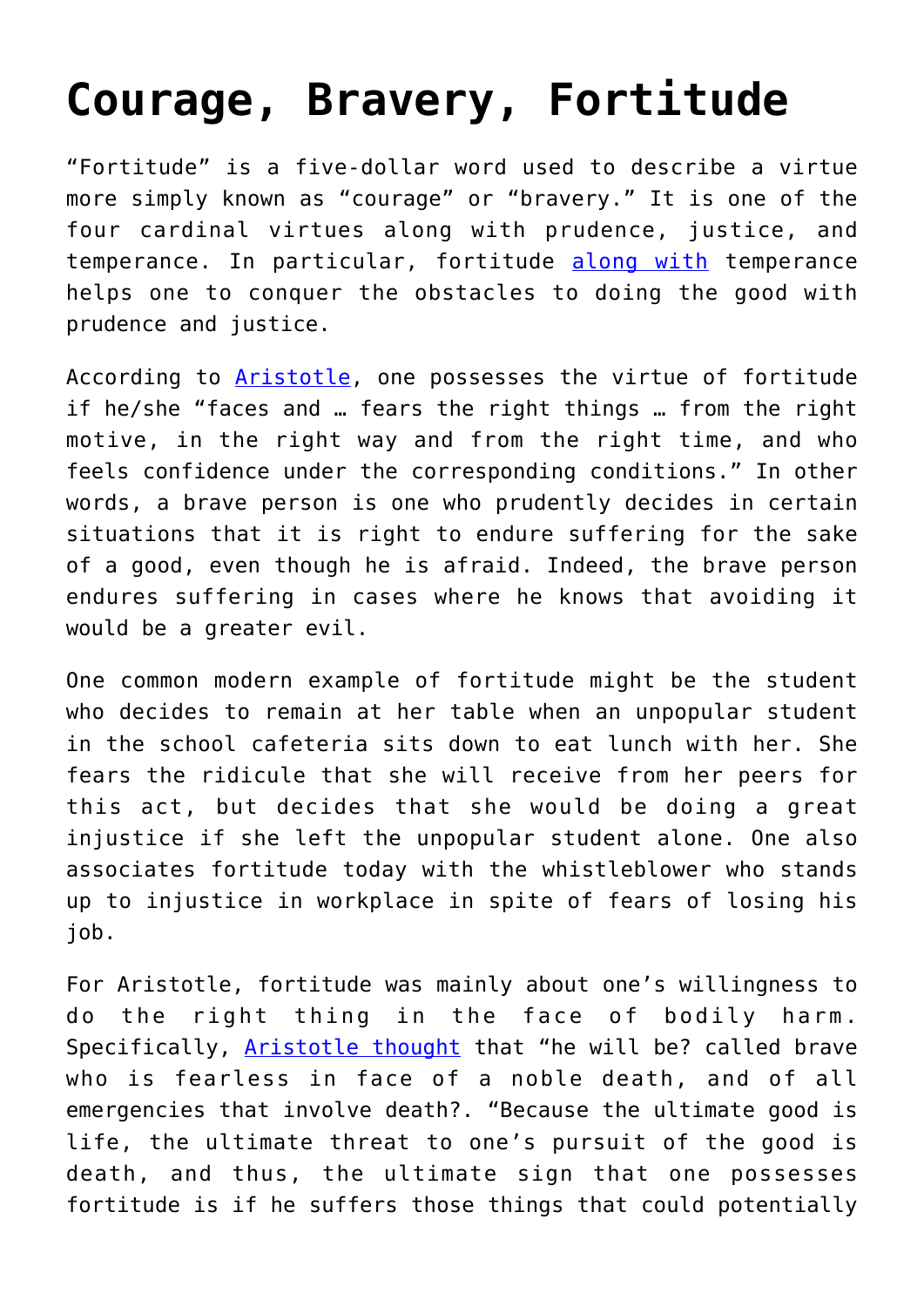result in his death. In particular, Aristotle believed that fortitude was most fully shown on the battlefield.

Since fortitude involves doing the good in spite of fear, a truly courageous person must actually be afraid of something. Again, life is a good, and so it is perfectly natural and right to fear death—though there will inevitably be varying degrees of fear among different people.

Fortitude is also only shown when someone is pursuing a "right end," or, a proper goal. For instance, a person who exercises for her health may consistently show courage in dragging herself out of bed early in the morning to endure the physical strain of her workout. But, a man who exercises purely for the sake of making himself more attractive to women would not be considered courageous. Instead, he would be demonstrating the lengths he is willing to go to in pursuing a vain desire.

Aristotle describes virtue as a "[mean](http://classics.mit.edu/Aristotle/nicomachaen.2.ii.html)"—a behavior that represents a moderation between two extremes. The two extremes between the virtue of fortitude are cowardice and rashness.

The extreme of cowardice is obvious, since it is commonly thought of as the opposite of fortitude or bravery. Whereas a brave person "fears the right things in the right way," Aristotle [deems the coward](http://classics.mit.edu/Aristotle/nicomachaen.3.iii.html) as one "who exceeds in fear?… for he fears both what he ought not and as he ought not." For instance, it is natural to fear death, but one shouldn't fear it to the point that it leads him to do something wrong, such as abandoning his post in battle, or [knocking over others](http://www.youtube.com/watch?v=ueh_1PeJhaQ) to get out of a building on fire.

There are also more mundane examples of cowardice. Wealthy celebrities such as Oprah Winfrey, Katie Couric, and Shirley MacLaine have admitted to suffering from ["bag lady syndrome](http://www.chatelaine.com/living/budgeting/bag-lady-baggage/)," which is an irrational fear that they will suddenly not have enough money to take care of their basic needs. Oftentimes very picky eaters have an irrational fear of trying certain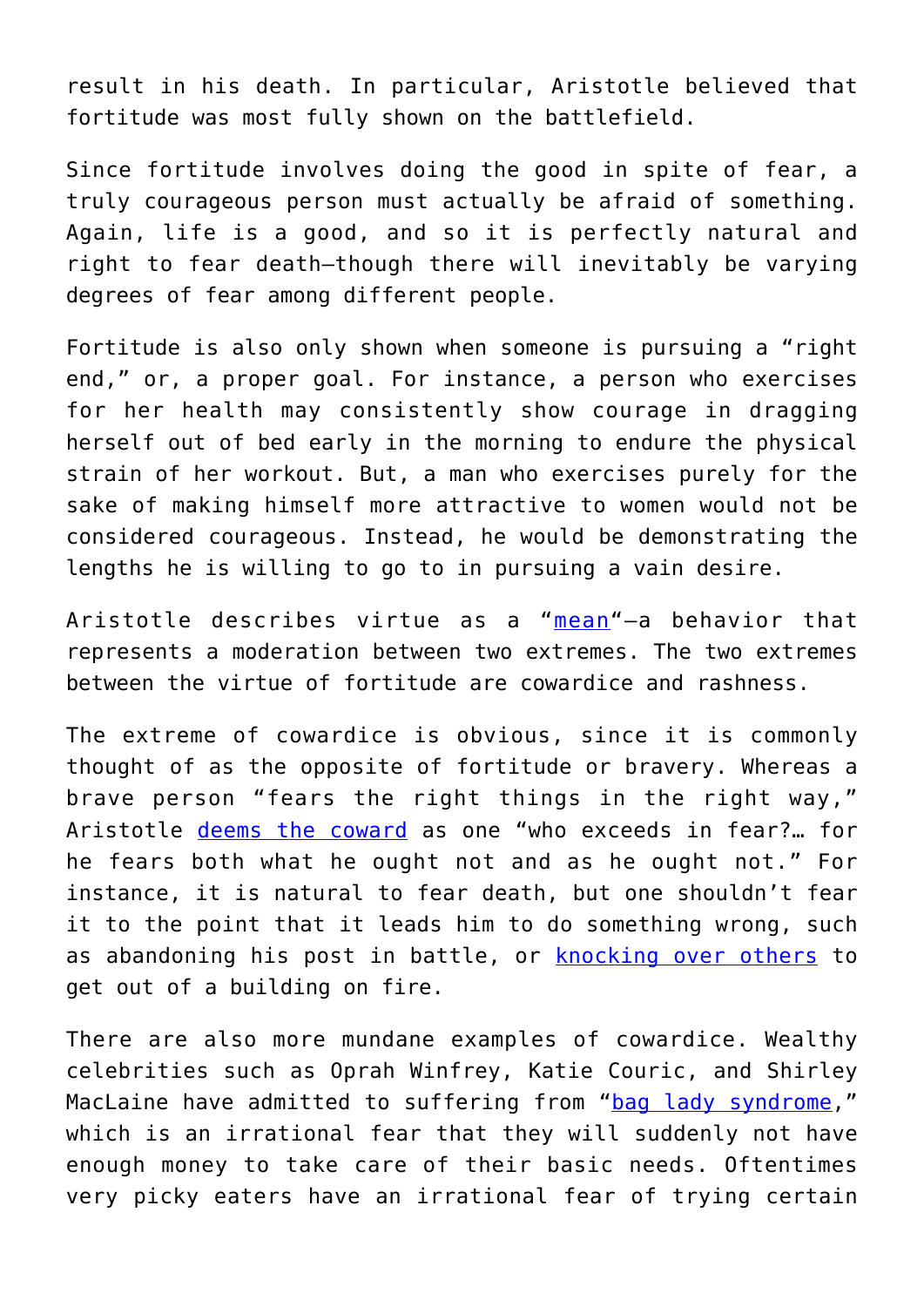foods, to the point that it leads them to be inhospitable toward others.

While the coward fears the wrong things in the wrong way, the rash person does not fear things enough. Thus, the person who seeks out situations that unnecessarily put him in the way of danger is not truly brave. The reason is that he does not truly value his life in order to rightly fear losing it. Either that, or he does not fully comprehend that his actions could actually lead to physical harm and death. Indeed, this ignorance often explains the seemingly rash behavior of youth.

According to Aristotle, rashness is an imitation of bravery. Thus, it's understandable that many people make the mistake of associating rash behavior with bravery itself.

Again, too, there are more mundane examples of rashness. Those who never check their speech or behavior because they profess to "not care what anyone thinks about them" often view themselves as brave. But, as Aristotle says, it is natural and right to fear a bad reputation (that results from doing bad things), and those who do not are not virtuous.

Thomas [Aquinas wrote](http://www.newadvent.org/summa/3123.htm#article6) that "endurance is the chief act of fortitude." The one who is brave does not flee at the sign of danger; he stands his ground and suffers whatever "slings and arrows" are hurled at him as a result of pursuing the good.

Interestingly, then, impatience is an example of a lack of fortitude. Indeed, the word "patience" comes from the Latin verb *pati*, which means, "to suffer." The impatient person is one who grows "*inordinately sad*" (or angry) at having to endure what blocks his way toward achieving a good. Think, for instance, of the parent who wants to relax in the evening (a definite good!), but absolutely dreads the idea of having to get the kids ready for bed. Or, take the example of the teenager who longs to be free of her parents' household upon graduating from high school, and acts disrespectful toward her